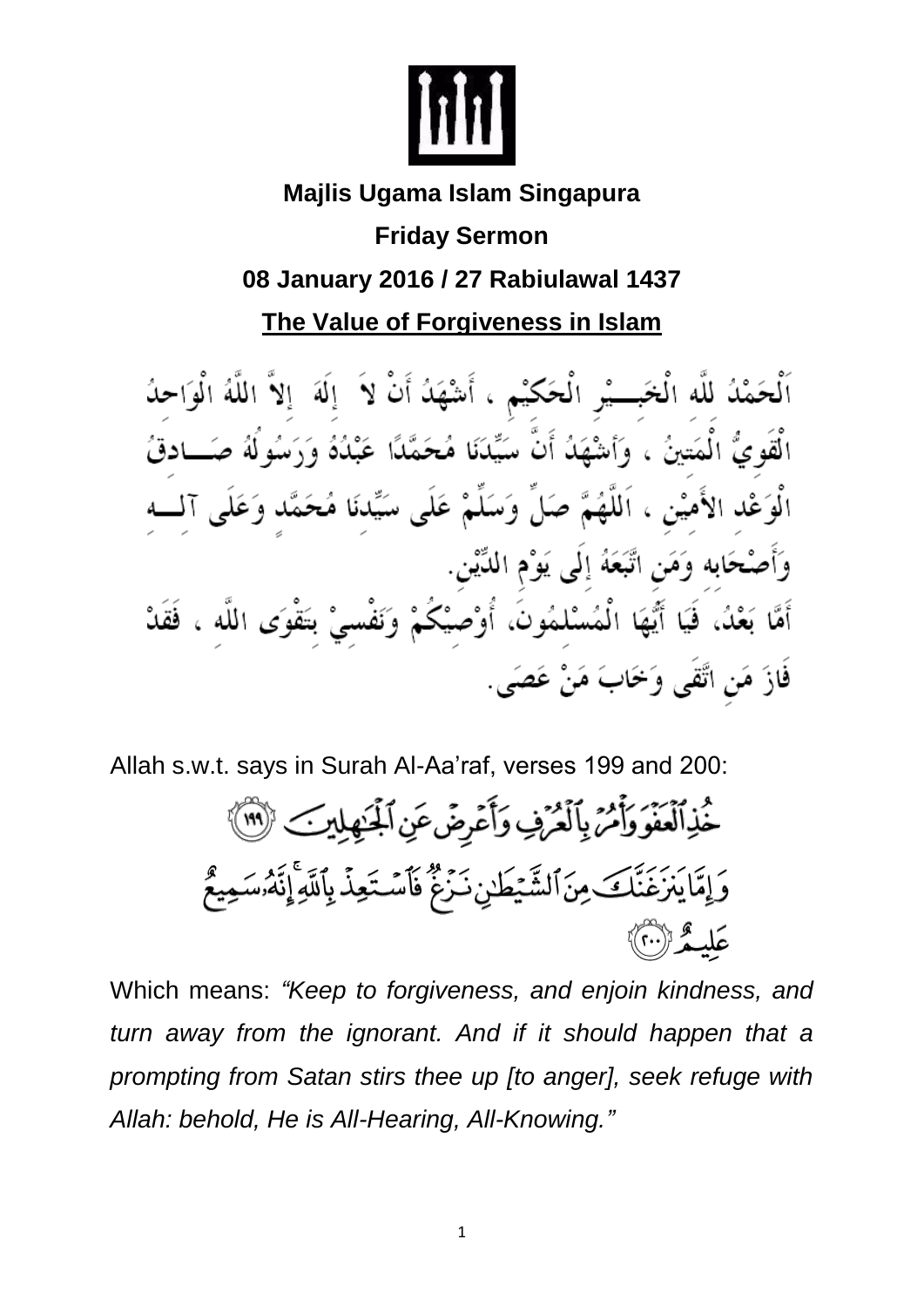In another Surah Al-Syura, verse 37, Allah s.w.t. says:

وَٱلَّذِينَ يَجۡنَذِوۡنَكَبَيۡمِرَٱلۡلَمۡمَ وَٱلۡفَوَحِشَ وَإِذَا مَا عَضِبُوۡاْهُمۡمَ يَعْمُدُونَ۞

Which means: *"And who shun the more heinous sins and abominations; and who, whenever they are moved to anger, readily forgive."*

Respected jemaah,

Let us increase our taqwa to Allah s.w.t. by obeying all of His commands and abstaining from His prohibitions. Uphold the noble values that Allah s.w.t taught us, as exemplified by His Messenger, Prophet Muhammad s.a.w. May Allah s.w.t. grant us His blessings and forgiveness.

Let us take some time to reflect upon our lives. Do we remember a time in our adulthood in which we did no wrong in our lives? Do we know of a human, apart from the protected messengers of God, who do not err? I am certain the answer is no. Our human tendencies and emotions, of fear, anger, resentment, hostility, disgust, contempt, often lead to errors and mistakes on our part whether these are through words, actions, or decisions. When we do wrong, we often hurt others, whether in small or big ways.

Our mistakes and wrongdoings are reminders that as humans, we are not perfect. But does Allah s.w.t. want us to remain as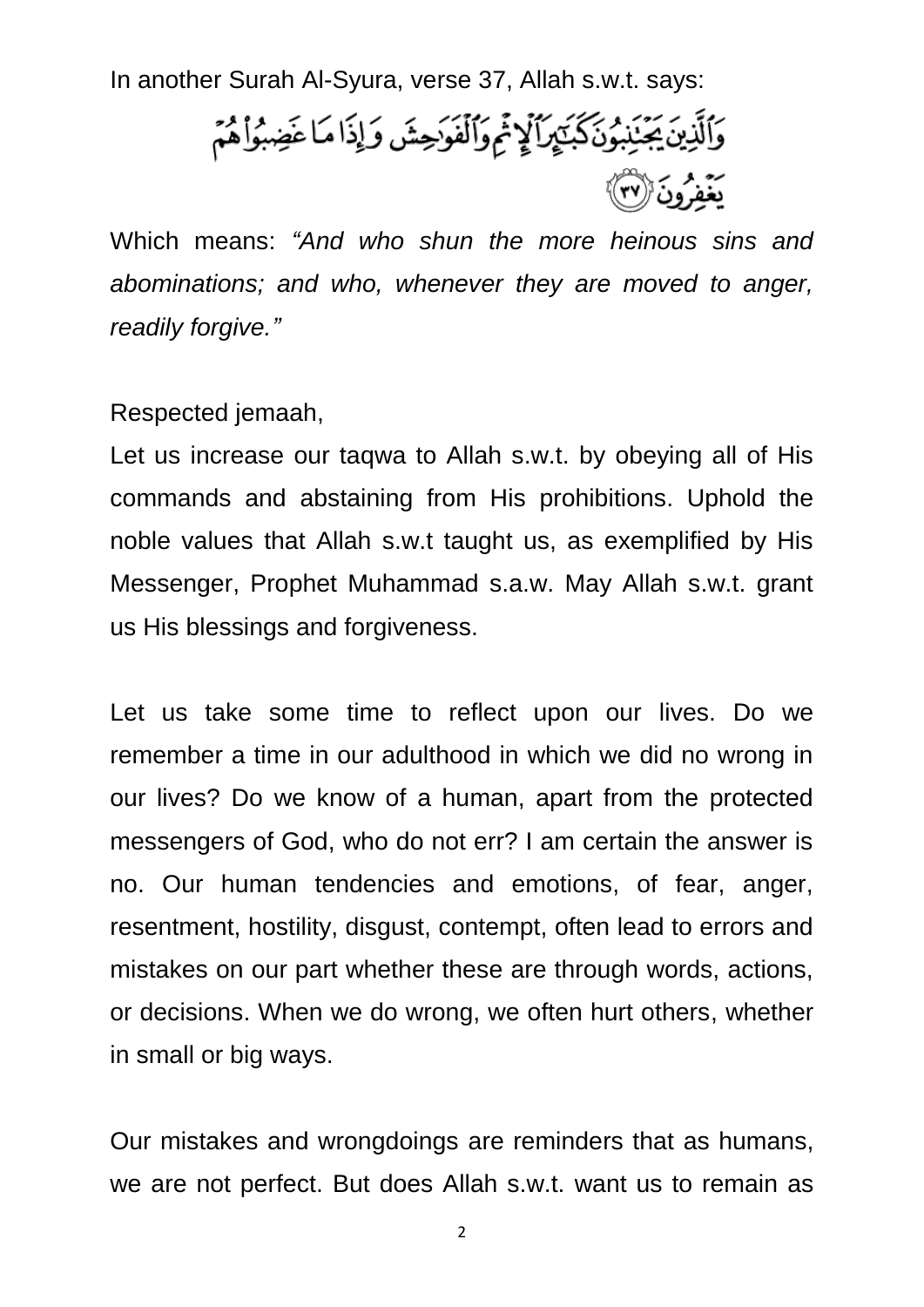such? Are we left to drown in our shortcomings as a result of our mistakes and sins?

No. In fact, Allah s.w.t. wants the shortcomings that caused one to make mistakes, to be replaced by good deeds. Allah wants mistakes to be mended and corrected. He wants hurt to be permanently removed. How can this be achieved?

We can seek guidance from the attributes of Allah s.w.t. and His beautiful names. One of His names mentioned in the Holy Quran is *"al-Ghafūr al-Rahīm"*, which means the All-forgiving, All-merciful. This pairing is mentioned more than 70 times in the Quran.

#### Friday jemaah,

The way to make up for our shortcomings and imperfections is through forgiving. Forgiveness is therefore a sacred act. It originates from Allah s.w.t., taught and exemplified by Allah himself, for He is most generous with His forgiveness toward His creations.

Therefore as Muslims, forgiveness is not a strange concept. We often seek forgiveness from one another, especially during festive seasons. This is a very important practice in life, and not just a seasonal practice. Let us reflect upon this.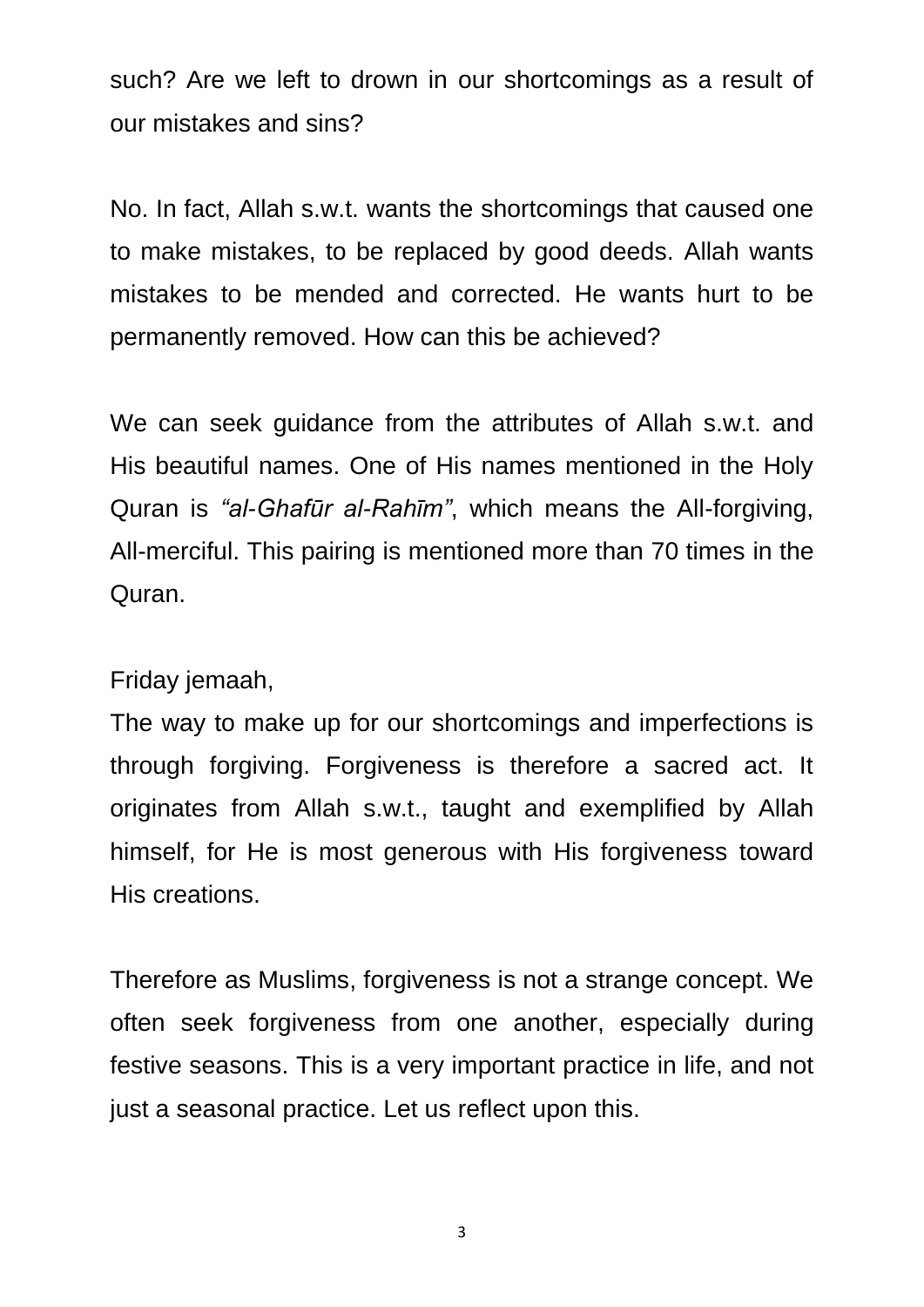Forgiveness is a positive deed, which follows a negative act. It is extremely powerful, because it erases any bad act. It allows one to restart and rebuild. It fuels optimism. It transforms attitudes, from the negative to the positive.

Just think about it, when you forgive someone, what actually happens? Firstly, is it easy to forgive someone who has hurt us or wronged us? When we choose to forgive, we have managed to overcome our emotions and control our desires. In a sense, we have obtained victory over our own nafs, which is also the objective we seek to achieve through the many acts of worship we are recommended to perform.

To forgive is not the same as being weak. In fact, forgiveness reflects strength. Because when you forgive, you are able to control your feelings and anger, which is the most difficult human desire to overcome. This is already explained in the Holy Quran in Surah Al-Shura verse 43:

وَلَمَن صَبَرَ وَغَفَرَ إِنَّ ذَلِكَ لَمِنَ عَزْمِ ٱلْأُمُورِ (٣)

Which means: *"But indeed those who show patience and forgive, that would be an affair of great resolution."*

Blessed jemaah,

Let us reflect upon how the Noble Quran discusses mercy and mutual forgiveness among humankind. Allah s.w.t. says in Surah Al- Taghabun, verse 14: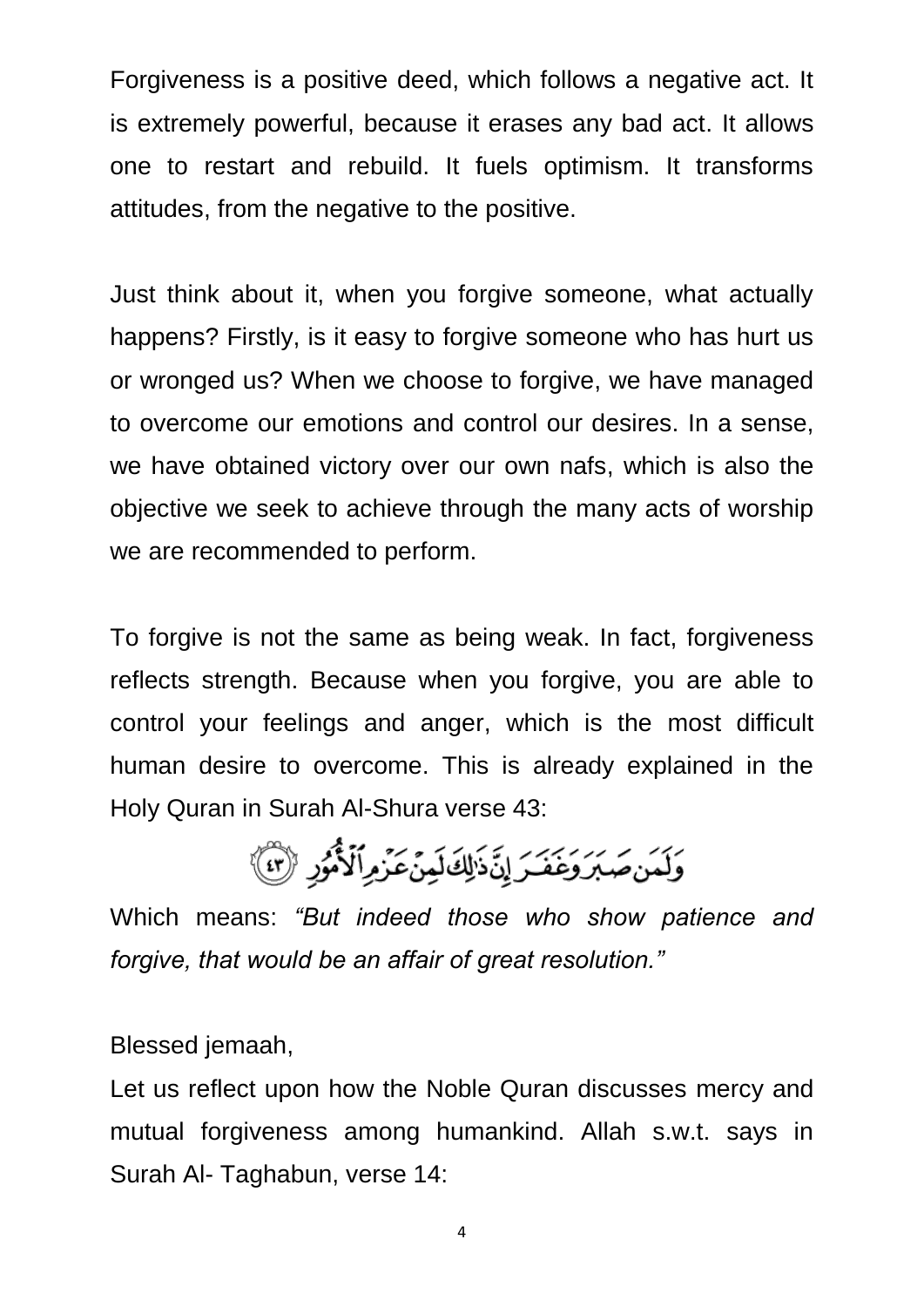يَتَأَيُّهَاٱلَّذِينَ ءَامَنُوٓاْ إِنِّ مِنۡ أَزۡوَٰجِكُمۡ وَأَوۡلَـٰدِكُمۡ مَدُوًّا لَّكُمْ فَأَحْذَرُوهُمْ وَإِن تَعْفُواْ وَتَصَفَحُواْ وَتَغْفِرُواْ فَإِنَّ ٱللَّهَ عَفُورٌ رَّحِيهُ ﴿ إِنَّا ﴾

Which means: *"O you who believe! Truly, among your wives and your children are enemies to you (i.e. some of their demands may conflict with moral and religious teachings), so beware of them. But if you forgive, overlook, and cover up (their faults), verily Allah is most Forgiving, most Merciful."*

This verse speaks of human forgiveness using three beautiful concepts:

First: *"ta'fū"* which means, to forget and to remove the mistakes of others from one's mind; second: *"tasfahū"* which means to turn away from and to ignore other's mistakes; third: *"taghfirū"* which means to cover up the sins and wrongdoings of others. Let us strive to emulate the character and noble akhlak of Prophet Muhammad s.a.w., especially how forgiving he is. Among the beautiful traits of Rasulullah s.a.w. as reported in the many books of sirah (prophetic history):

#### كَانَ يَعْفُو عَمَّنْ ظَلَمَهُ

Which means: He (Rasulullah s.a.w.) often forgave those who hurt and oppressed him. Rasulullah s.a.w. chose to forgive and not to retaliate.